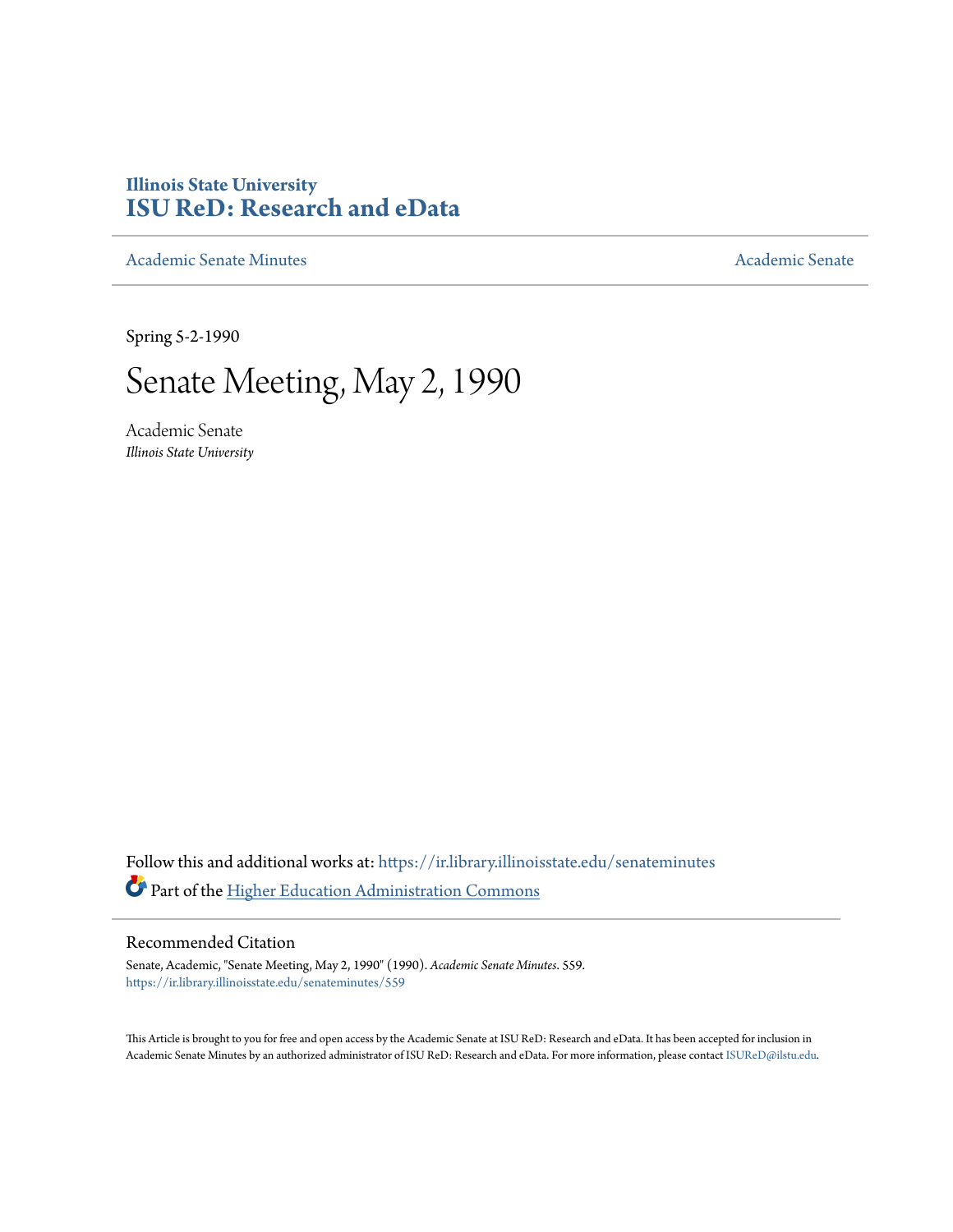## **ACADEMIC SENATE MINUTES**

May 2, 1990 Volume XXI, No. 16

Call to Order

Roll Call

Approval of Minutes of April 25, 1990

Chairperson's Remarks

Vice Chairperson's Remarks

student Body President's Remarks

Administrators' Remarks

|  | <b>ACTION ITEMS:</b> | T v | Election of Two Faculty Senators to<br>the Task Force on Administrative |  |  |  |  |  |  |
|--|----------------------|-----|-------------------------------------------------------------------------|--|--|--|--|--|--|
|  |                      |     | Efficiency at ISU: Robert K. Ritt,<br>and Carroll Taylor                |  |  |  |  |  |  |

**INFORMATION ITEMS:** None

communications

Committee Reports

Adjournment

Meetings of the Academic Senate are open to members of the University community. Persons attending the meetings may participate in discussions with the consent of the Senate. Persons desiring to bring items to the attention of the Senate may do so by contacting any member of the Senate.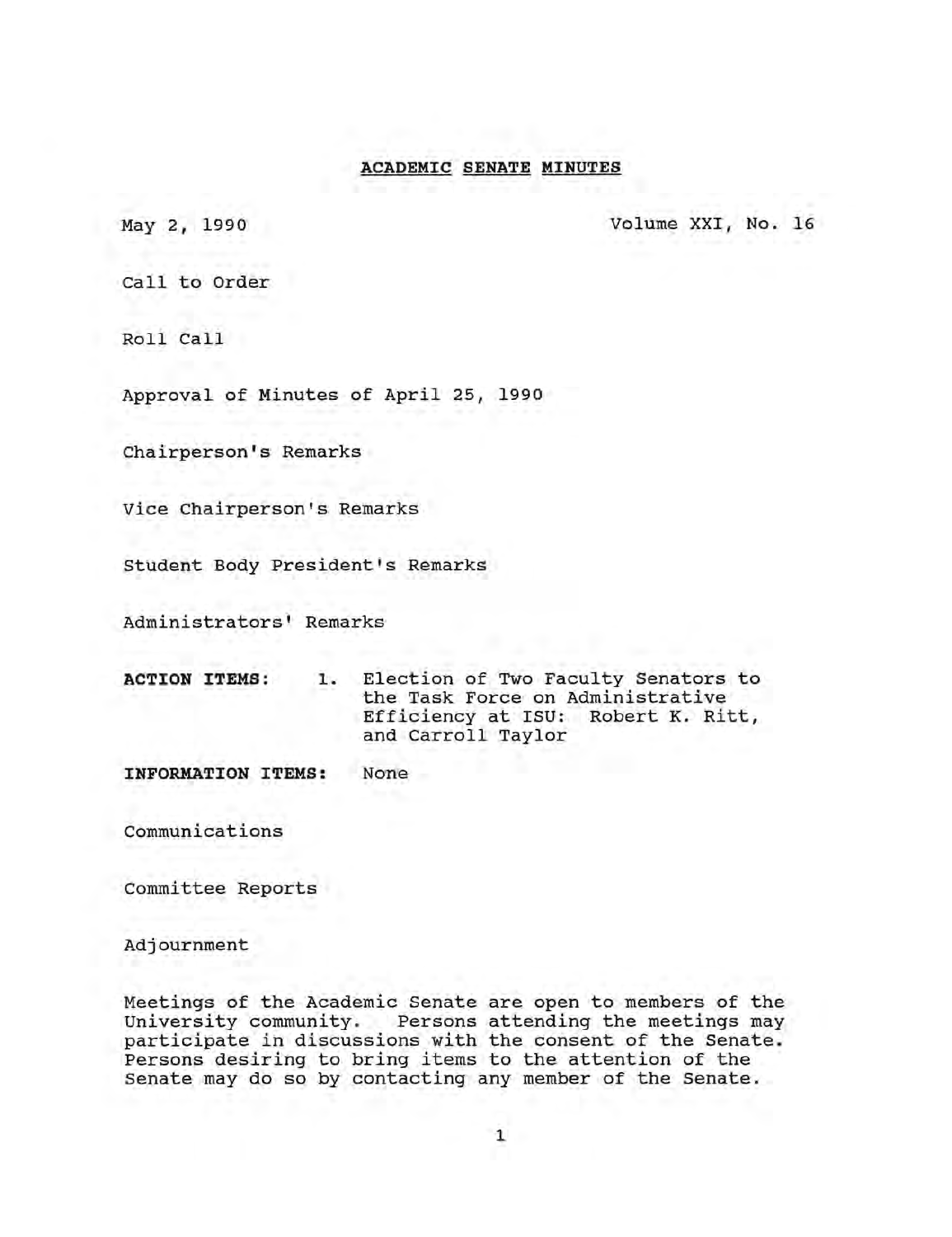#### **ACADEMIC SENATE MINUTES**

#### (Not Approved by the Academic Senate)

May 2, 1990 Volume XXI, No. 16

#### **CALL TO ORDER**

Chairperson Len Schmaltz called the meeting of the Academic Senate to order at 7:11 p.m. in the Circus Room of the Bone Student Center.

#### **ROLL CALL**

Secretary Jan Johnson called the roll and declared a quorum present.

#### **APPROVAL OF MINUTES OF APRIL 25, 1990**

Chairperson Schmaltz announced that since senators only received their Minutes for the April 25, 1990 meeting tonight, that they would be approved at the June 12, 1990 Academic Senate Meeting.

#### **Chairperson's Remarks**

Chairperson Schmaltz: At the last Senate meeting, President Wallace announced that he would be setting up a Task Force to study how to improve the Administrative Efficiency at ISU. The faculty caucus met at 6:30 p.m. and have two faculty members to recommend for membership on that task force. If there is no objection, we will add that as an action item on<br>tonight's agenda. There were no objections. There were no objections.

#### **vice Chairperson's Remarks**

Vice Chairperson Eric Raucci had no remarks.

**Student Body President's Remarks** 

Student Body President Terrence Sykes had no remarks.

#### **Administrators' Remarks**

President Wallace had no remarks.

Provost Strand had no remarks.

Vice President for Student Affairs Neal Gamsky had no remarks.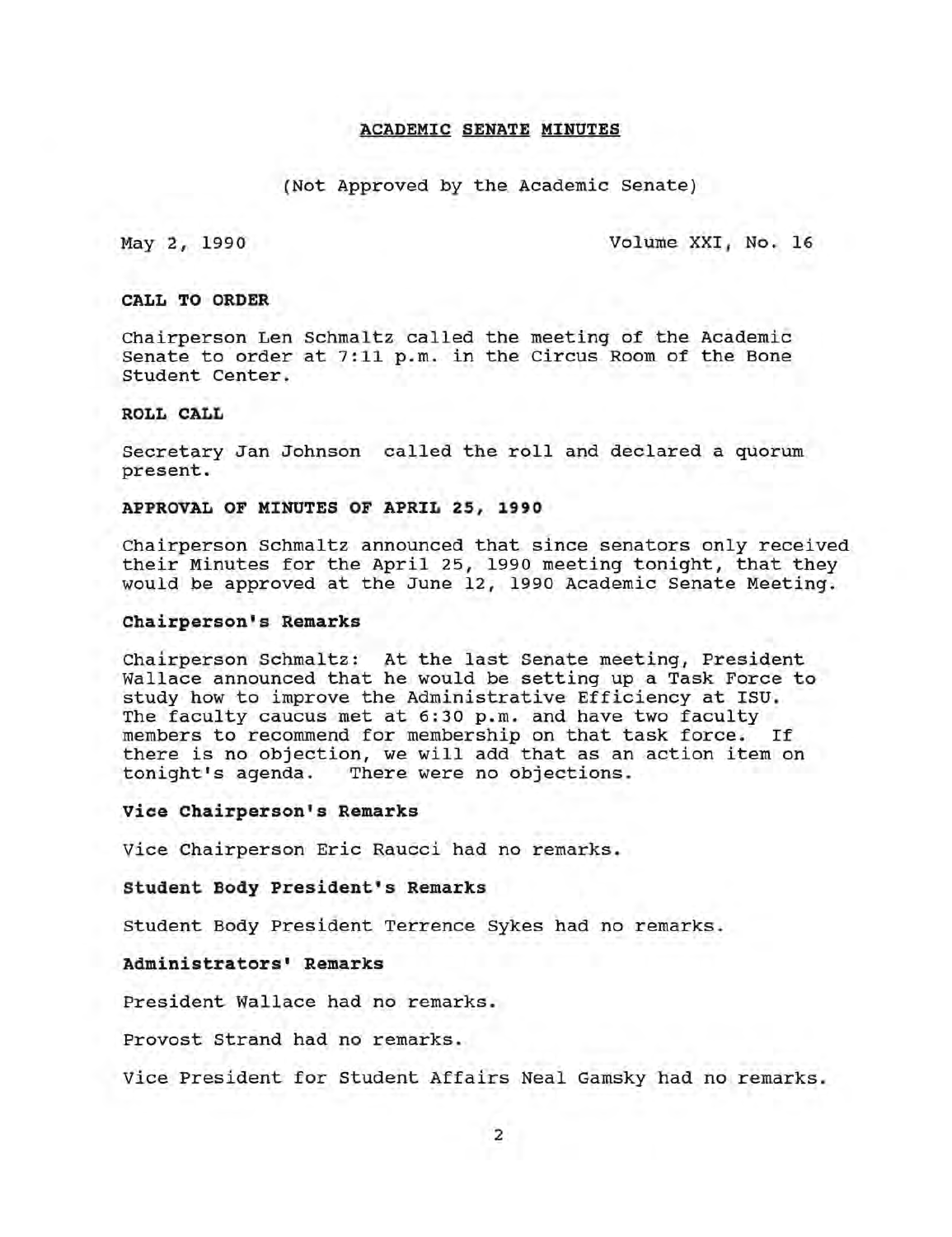Vice President for Business and Finance James Alexander had no remarks.

**Action Items** 

- **1. Election of Two Faculty Senators to the Task Force to Improve Administrative Efficiency**
- XXI-131 Senator Ritch: I nominate Senator Carroll Taylor from Accounting, and Senator Robert Ritt from Mathematics to serve as Senate Representatives to this committee. (Second, Zeidenstein)
- XXI-132 Motion to approve the nominations by acclamation by Walker (Second, Zeidenstein) carried on a voice vote.

**Information Items -** None.

**communications** 

None.

**committee Reports** 

**Academic Affairs committee -** Chairperson, Paul Walker, called a brief meeting following Senate.

**Administrative Affairs committee -** Chairperson, Wayne Nelsen, announced that committee members would soon receive the Academic Calendars.

**Budget committee -** Chairperson, Coenraad Mohr, announced a short Budget Committee meeting following Senate.

**Faculty Affairs committee -** Chairperson, Robert Ritt, announced that his committee would meet on Tuesday, June 12, 1990, at 6:20 p.m., prior to the next Senate meeting.

**Rules committee -** Chairperson, Eric Raucci, announced a short meeting following Senate adjournment.

**Student Affairs committee -** Chairperson, Terrence Sykes, had no report.

**Motion to Adjourn** 

XXI~133 Motion to adjourn by Nelsen (Second, Williams) carried on a voice vote. The Academic Senate adjourned at 7:18 p.m.

**FOR THE ACADEMIC SENATE** 

**JAN JOHNSON, SECRETARY**